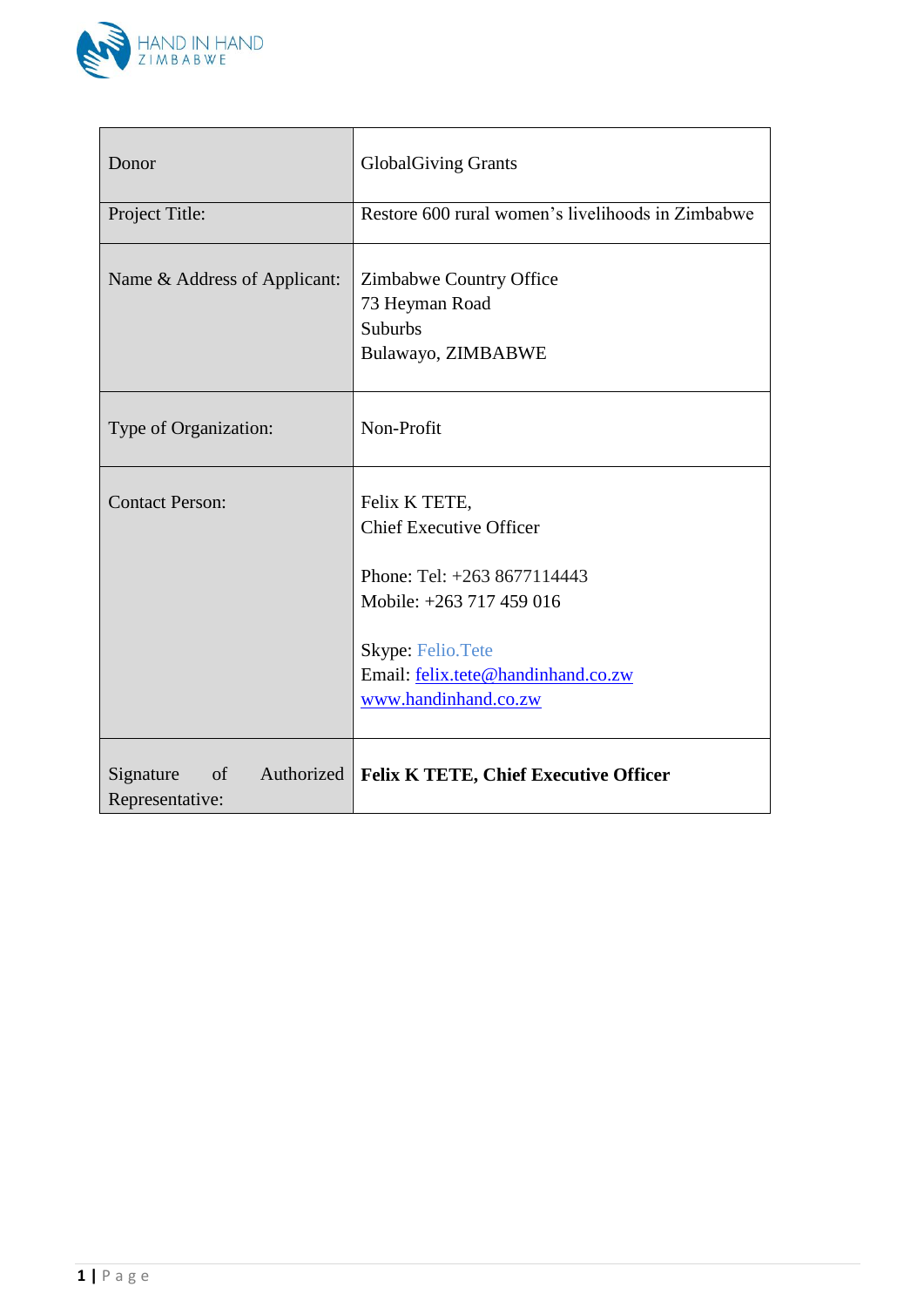

# **1.1 Background and Overview**

# **1.1.1 Hand in Hand Zimbabwe**

Hand in Hand Zimbabwe is a locally registered non-profit rural development organization that has been operational since July 2015 and is part of the Hand in Hand Network. The organization is based in Bulawayo. The purpose of Hand in Hand Zimbabwe is to build socio-economically resilient communities. Our mission is to alleviate poverty amongst resource constraint communities especially women and the youth through capacity development, entrepreneurship and partnerships for sustainable development. This is done through a help to self-help approach. Hand in Hand Zimbabwe´s approach is built upon a 4-step wheel model which consists of; 1) social mobilization to form and strengthen self-help groups (SHGs); 2) training in entrepreneurship and economic development; 3) facilitating access to internal and external microloan schemes; 4) market linkage and value addition. The same model adapted to the specific local contexts is shared by Hand in Hand partner organizations in Kenya, India and Afghanistan.

Currently Hand in Hand Zimbabwe is implementing 5 projects namely Jobs Creation Programme (JCP), Motivated Entrepreneurial Youth (MEY), Community Upliftment Programme (CUP), Green Enterprises Project (GEP) and Jobs for Zimbabwe(JFZ). During the past three and half (3.5) years Hand in Hand Zimbabwe has made great strides in mobilizing and capacitating communities to form self-help groups and establish value chain enterprises. This is evidenced by achievements to date with a total of 1551 selfhelp groups with 14024 members benefiting under the identified projects. In addition, a total of 11205 micro-enterprises have been established and enhanced resulting in 8744 jobs. These enterprises are diverse in nature from market gardening, arts and craft, small livestock rearing, food processing, retailing and a host of other small scale businesses. As much as the organization has made some achievements towards transforming the livelihoods of some of the resource constrained women, there is still need for more funding to reach out for more women.

The projects are implemented in partnership with local Rural District Councils (RDCs), Ministry of Women Affairs Gender, Community and Small and Medium Enterprises Development and Ministry of Agriculture, Ministry of Youth, Sports and Culture, Ministry of Agriculture and Rural Development among other partners.

# **1.1.2 Justification**

Following years of social and economic instability, Zimbabwe has in recent decades experienced an extreme traumatic political, economic and social crisis. The economic crisis of the past decades has prevented substantial capital investment. Liquidity crunch that the country has been experiencing is affecting the economy in broad. The meltdown of the industry has resulted in job losses and weakening of the social safety net. This caused a perceivable reduction in household incomes and left 80% of the population, mostly located in rural areas, living below the international poverty line (1.25 USD per day). According to ZIMVAC 2017 report, "Decent and secure employment remain subdued and the economy continues to be gripped in the throes of deep and widespread cash shortages that have mainly arisen from sustained higher imports against lower export earnings". As of May 2017, the country was experiencing a cash shortage of USD347 million, which is an improvement from an average shortage of USD450 million experienced during the greater part of 2016 (Reserve Bank of Zimbabwe, 2017). In addition, the rural population depends on natural resources for its livelihoods yet the environmental resource base in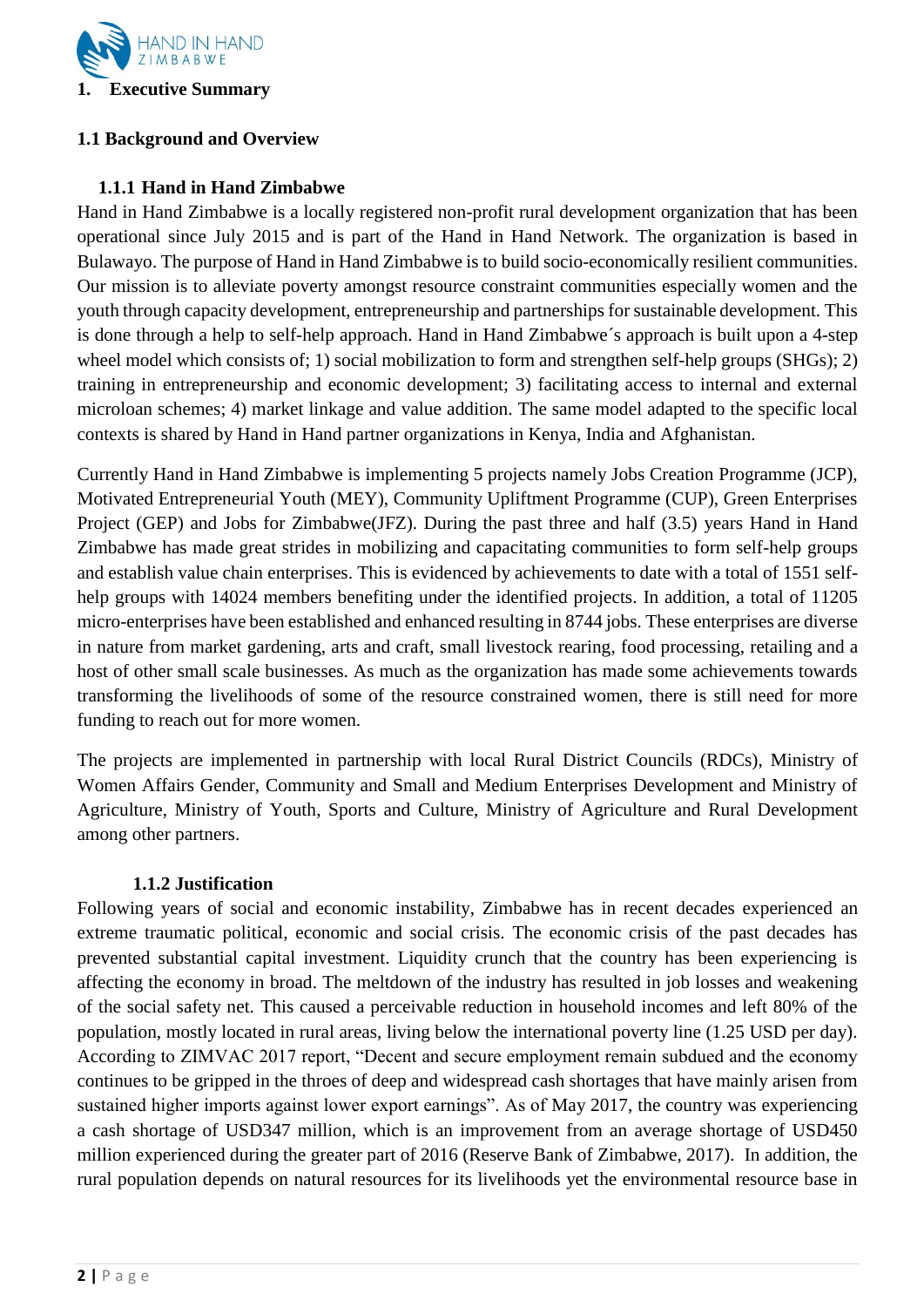

the country is shrinking at an alarming rate due to climate change. In the past two (2) decades, frequent droughts have become a common feature in the region. Desertification is fast encroaching a larger chunk of former productive land hence the environmental capacity to support the human, flora and fauna populations is narrowing. The 2017 Zimbabwe Vulnerability Assessment Committee (ZimVAC) rural livelihoods report, which estimates food insecurity levels, predicts that "1.1 million Zimbabweans will be unable to access sufficient food during the peak hunger period, January – March 2018".

Women and youths are highly vulnerable and most prone to suffer economic, social and environmental shocks. Women are predominantly the breadwinners in the rural areas as they are the primary keeper of the household and represent fundamental pillars of the Zimbabweans´ communities. Women are faced with the competing demands of crop (food) production, generating income for the families' upkeep and providing care for sick family members. Given the foregoing, families particularly female headed households, as well as the elderly looking after the orphans, are failing to cope with challenges of food production and sustainable livelihoods. Despite their key role, they often dispose only a fraction of the generated income and own a nominal percentage of assets in terms of land, farm inputs and have no access to credit.

In an effort to survive the economic meltdown and the effects of the poor performing economy, low income working class and smallholder farmers had to and are still selling most of their productive assets, such as livestock and farming equipment. This safety net has been and will remain a short-term measure that leaves families vulnerable in the long term as they lose their capacity to produce. As a coping strategy to climate change, addressing food insecurity and economic challenges faced by rural communities who mostly survive on agriculture as a means of livelihood, Hand in Hand Zimbabwe (HiH Zim) intends to promote climate smart agriculture through rearing of indigenous small livestock breeds such as indigenous chickens that are climate resilient as a means of livelihood. Additionally, entrepreneurs are trained to adopt growing of drought tolerant small grain varieties through conservatory agriculture to attain food security.

# **1.1.3 Proposed Operation Area**

The projected is to be executed in Bulilima district which lies in Matabeleland South province. The district falls under Agro-ecological Natural regions IV and V characterised by adverse weather conditions such as extremely high temperatures, low rainfall pattern averaging 400-460 mm per annum and dry spells. The rains received in the district for more than a decade now are very unpredictable and come very late into the agricultural season in the month of December. There has been some change noted in weather patterns within the district in rainfall and temperatures leading to low agricultural production. Extreme changes in weather conditions are as a result of climate change. The livelihoods of the communities in Bulilima district depend entirely on agricultural production (little crop production &market gardens), petty trade, cross border trading, livestock rearing and remittances. Bulilima district is enriched with livestock especially small livestock which is the major physical asset for most women within the district. The households are mostly female headed and men and youths migrate to neighbouring countries such as South Africa and Botswana to seek for employment. The total population in Bulilima district is 90561 with a male population of 41508 and a female population of 48753 in 19 761 households with an average household size of 4.6 (ZIMSTAT's 2012 report).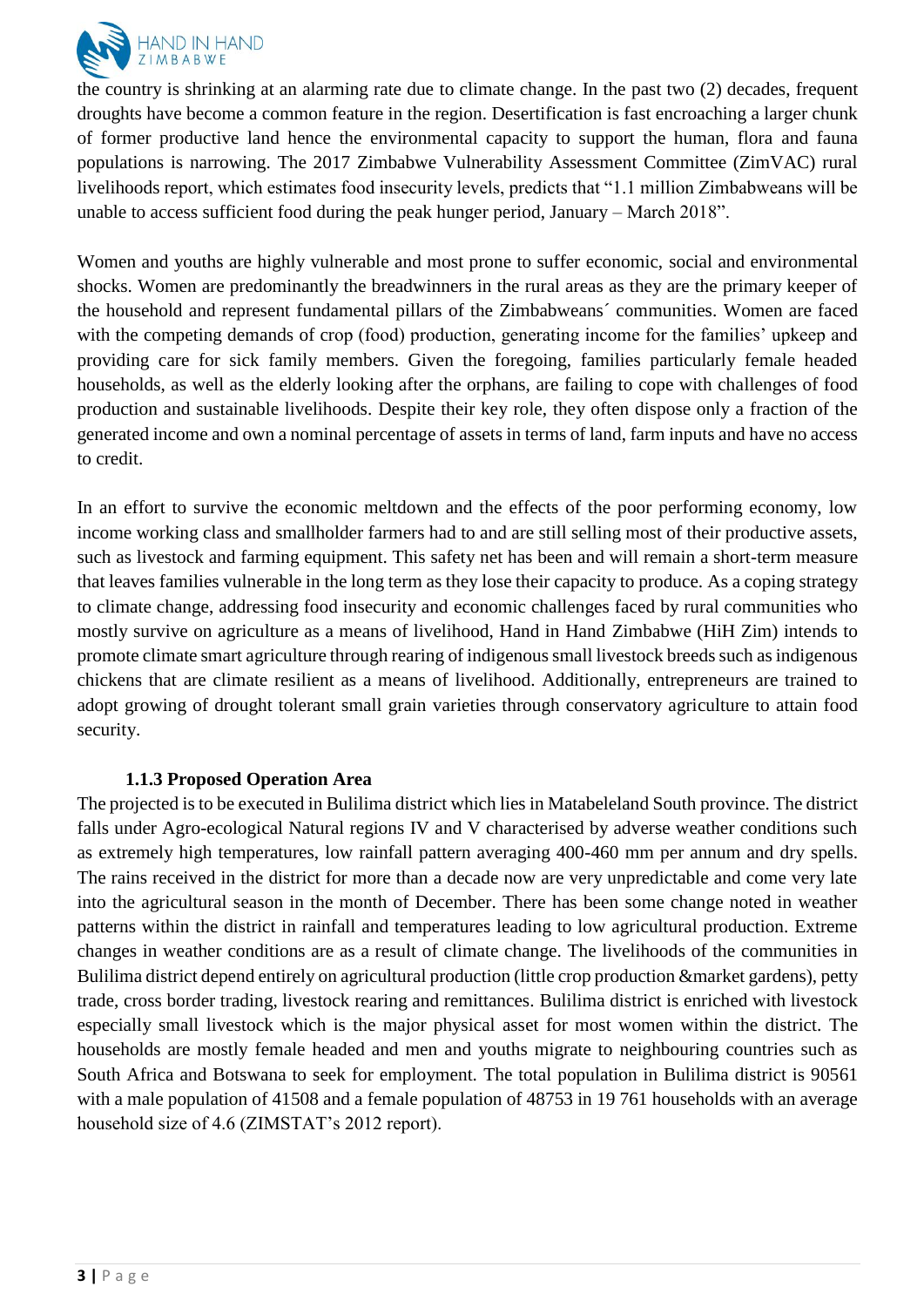

# **1.2 Specific problems to be addressed by the project**

The proposed project aims to address the following specific problems:

- Weakened livelihoods option.
- Household and community gender inequalities and imbalances.
- Lack of entrepreneurial knowledge and skills.
- Limited knowledge of market segmentation, demand and limited information exchange between entrepreneurs and markets.
- Low agricultural productivity.
- Limited knowledge on environmentally friendly agricultural practices.
- Weak climate change coping strategies.

# **1.3 Project impact, outcomes and outputs**

The goal of this project is to **"***To restore livelihoods and build climate resilient communities in Bulilima district, Zimbabwe".* 

The specific outcomes are;

- 1) Establish and enhance economically and environmentally friendly enterprises in target communities.
- 2) Enhanced involvement of women and youth in economic activities and decision making at local level.

To achieve outcome 1- **Establish and enhance economically and environmentally friendly enterprises in target communities**, the expected outputs of this project are;

- 1. Women entrepreneurs have gained business management skills and have established environmentally friendly enterprises.
- 2. Women entrepreneurs have technical capacity in sustainable indigenous poultry production.
- 3. Women entrepreneurs are trained and adopt environmentally friendly agricultural practices.
- 4. Women have received extra support inform of inputs and infrastructure for their indigenous chicken enterprises.
- 5. Women entrepreneurs establish linkages with viable markets.

# To achieve outcome 2- **Enhanced involvement of women and youth in economic activities and decision making at local level.** The expected outputs of this project are;

1. Women and youths are trained on gender issues, human rights and how to empower themselves.

#### **Assumptions:**

- The project creates some conducive environment for entrepreneurs.
- Government authorities and other external partners willing and able to collaborate with Hand in Hand Zimbabwe.
- Needed expertise is available and affordable to entrepreneurs.
- Active participation of women and youth in the project.
- $\triangle$  External partners have the capacity to deliver and conduct the technical trainings as planned.
- Entrepreneurs are willing to learn and invest in marketing.
- $\triangleleft$  High level of participation from community members.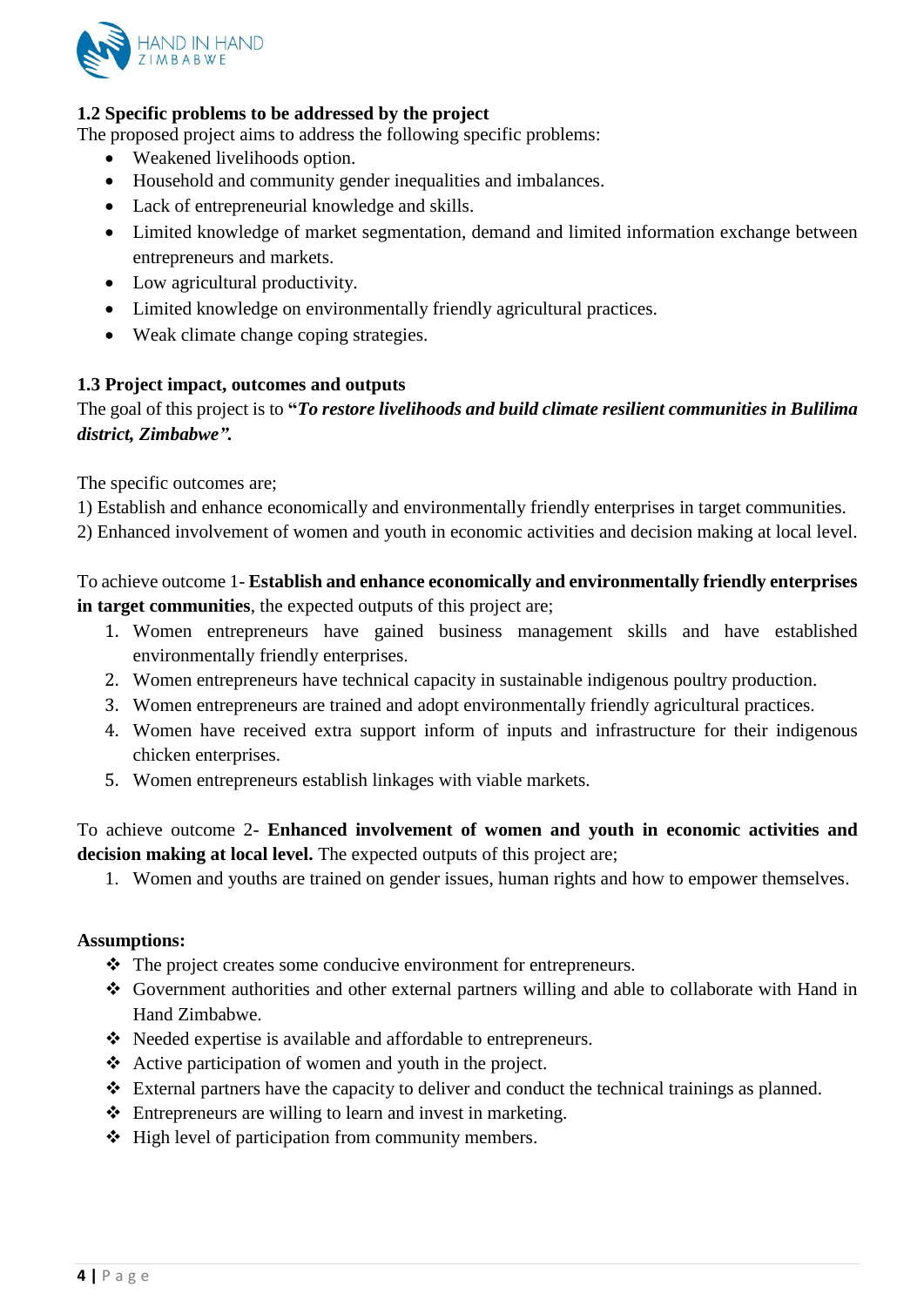

# **1.4 Brief Description of the Target Groups and Final Beneficiaries.**

The programme proposes to target 600 vulnerable, underprivileged and resources limited women in 2 wards of Bulilima district, Zimbabwe. These women comprise of single mothers, widows, those whose husbands have relocated to neighbouring countries to seek for a living and other women whose husbands are at home but families are resource limited and struggling to make ends meet. Essentially, these include female headed households that are facing challenges of fending and looking after their children and other dependants within the households. The target population are women involved in indigenous chicken rearing for subsistence purposes. These activities could be enhanced into a viable business as a means of livelihood. The end result is to enable the women to pay school fees for their children, cover basic needs for their families as well as health care needs. 70% of the target group will be adult women and 30% women youths.

Gender: 100% women Age: 30%; 180 youth from 18-35years, 70%; 420 from 36-65years.

The project will be implemented for 36 months in three (3) phases namely preparatory phase (3 months), implementation (30 months) and post implementation phase (3 months).

# **1.5 Proposed Strategies and Activities**

# **1.5.1 Social Mobilization**

Through its social mobilization strategy, HiH Zim intends to raise awareness on the programme and its model of operation in a total of 2 wards in Bulilima district that has 22 rural wards. Thus, the organization will mobilize, facilitate and enhance formation of 60 (self-help groups) SHGs in the identified wards with each group comprising an average of ten (10) members. This will give a cumulative 600 women participating in SHG activities. Depending with the levels of trainings required established through training need assessment, beneficiaries will be trained in SHG formation and strengthening, management of SHGs, internal savings and lending as a means of raising group common fund, training for transformation and leadership. This process will culminate in each SHG crafting its own constitution that is registered with local community and legal structures.

# **1.5.2 Business Skills Training**

Viable and stable SHGs will undergo business development trainings that will help to enhance and further develop their enterprises. The business training that HiH Zim offers aims at improving management and performance of income generating activities and graduate them into fully fledged enterprises. On average, each SHG member should create a sustainable indigenous chicken enterprise that would translate into creation of 600 enterprises for the entire project duration. It will be prerequisite for all SHG members to participate in business trainings that are conducted. The trainings include but not limited to entrepreneurship, business management, financial and credit management, costing and pricing, business planning and record keeping among other topic.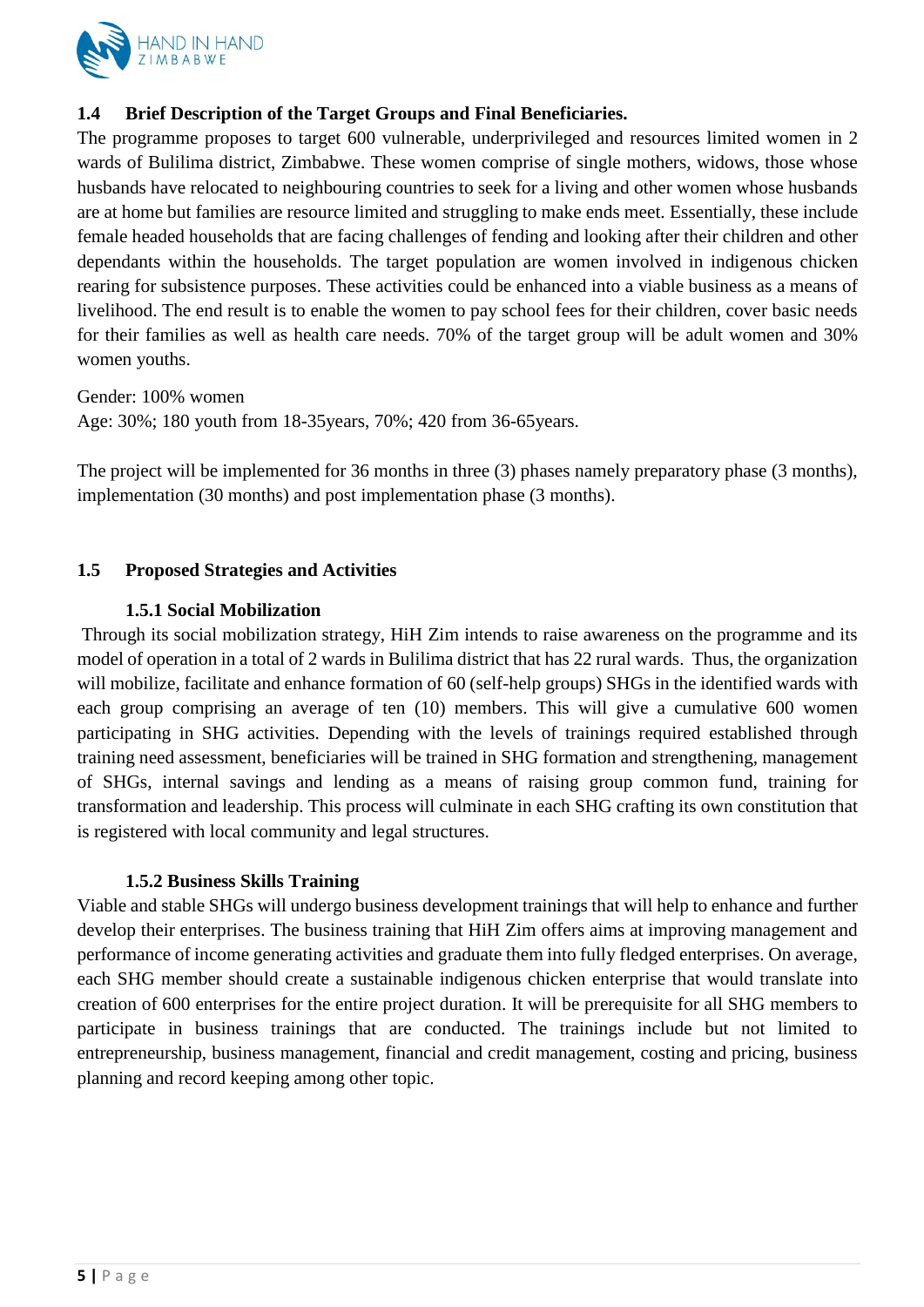

**1.5.3 Support inform of inputs and infrastructure for indigenous poultry chicken enterprises**  To increase productivity, HiH Zim intends to do a pass-on-scheme of indigenous chicken breeding stock resulting in a total of 600 women benefiting from the project. The initial phase will involve 300 women receiving five (5) birds each (4 hens and a cock) as a starter pack. A total of 1500 birds will be distributed. The birds will be passed on to the next recipients after 6months resulting in another 300 women benefitting under the project. The breeding stock will be sold after 18months to raise extra capital for vaccines and other inputs requirements. Additionally; each individual will receive a seed pack comprising 5 kg drought tolerant pearl millet. These seed packs ensure that the project recipients will produce their own feed through practising climate smart agriculture for sustainability purposes. Two (2) solar powered Hatchery Centres and complementing brooders will be established across the 2 wards. The community will contribute labour and bricks towards construction of the brooders to inculcate a sense of ownership towards the project.

# **1.5.4 Technical Skills Support**

To enhance indigenous chicken enterprises, the entrepreneurs will receive specific technical trainings in indigenous chicken management tailor-made according to their needs (identified following technical skills needs assessments). The technical skills will support the entrepreneurs in strengthening their enterprise and increase productivity. The relevant technical skills trainings will be conducted in partnership with various line Ministries that include the Ministry of Lands, Agriculture, Water, Climate and Rural Resettlement (MAWCRR) and the Private Sector.

In addition, entrepreneurs will be supported through specific coaching and mentoring by Hand in Hand field teams and relevant line government ministries during field monitoring visit.

# **1.5.5 Market Linkages**

To ensure that there is sustainability in the businesses, HIH Zim focuses on supporting the enterprises to identify and grow their market. Exposure market visits will be organized for the enterprises. These exposure visits help the entrepreneurs realize how big their dream can be if they practice business principles. Through HIH Zim Business Development unit, actual handholding is done where they take entrepreneurs to negotiate with a potential buyer of their products. HiH Zim will also facilitate entrepreneurs to participate in business expos and exhibitions as a means of linking entrepreneurs to the market. In addition, HiH Zim will facilitate Indigenous Poultry business indabas for dialoguing amongst the value chain actors. Furthermore, entrepreneurs will undergo value chain development trainings.

In addition, the programme will conduct a sector and value chain analysis for the enterprises. Trainings on marketing, access to markets and market linkages will be conducted for the 600 enterprises. Resultantly, the enterprises will develop Marketing Plans and Market Mapping to help them increase their market share and viability.

# **1.5.6 Incorporating Gender Concerns into Program Design**

The project will work on deconstructing social and traditional practices that hinder empowerment of women. This will be achieved through gender awareness campaigns rising in community leaders and tailor made gender training targeted to men and women in respective communities. This will be supported by recruitment and training of ward based Enterprise Development Facilitators in all the wards. These will among other things disseminate gender specific information, gender training needs assessments and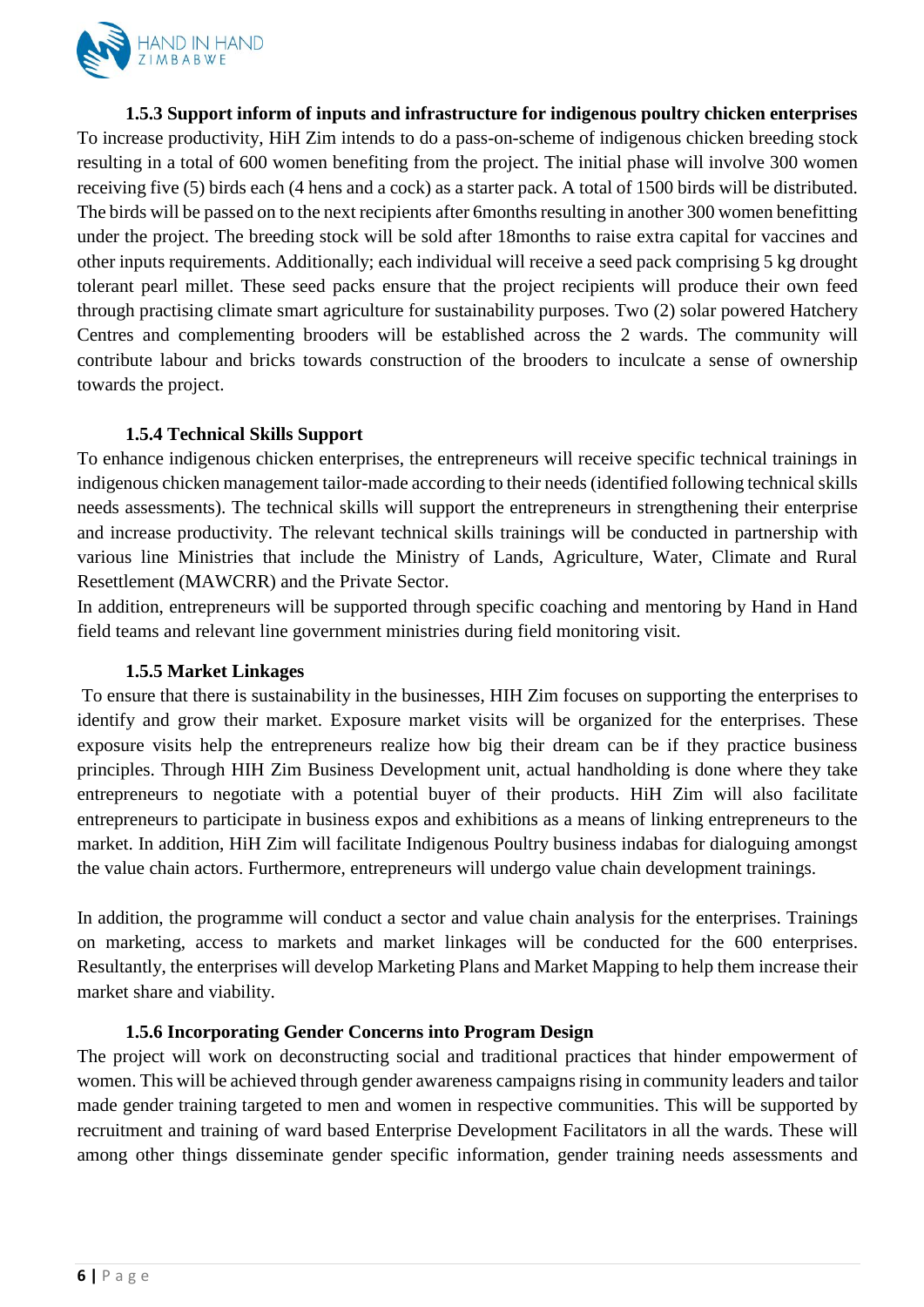

trainings and monitoring community and household gender dynamics and activities to assess impact of interventions.

# **1.5.7 Training on Environmentally Friendly Agricultural Practices**

Women under the program will be trained on climate smart agricultural practices including rearing of indigenous poultry enterprises as well as growing of drought tolerant grains through conservatory farming. One environmentally friendly awareness campaign will be held annually in each ward at community level.

#### **1.6 Stakeholders and Potential Partners**

The organization intends to partner with the following:

- (i) Ministry of Women Affairs, Community and Small and Medium Enterprises Development (MWASMED).
- (ii) Rural District Councils (Local Authorities)
- (iii) Ministry of Lands, Agriculture, Water, Climate and Rural Settlement (MLAWCRS) under which the following departments fall: Department of Veterinary Services (DVS), Department of Crops and Livestock Production (DCLP).
- (iv) Environmental Management Agency.
- (v) Ministry Environment, Tourism and Hospitality Industry (METHI).
- (vi) Private sector.

#### **1.7 Monitoring, evaluation, accountability and learning**

The M&E strategy will provide evidence on achievements against envisaged goals, uphold accountability and compliance, gather and elaborate rights-holders´ feedback.

A baseline study will be conducted with the aim of providing information and data to perform an internal end-line evaluation at the end of the three (3) years of implementation.

The monitoring of the project will be performed on monthly basis at local level to review and assess the project´s achievements against the planned targets. HiH Zim´s monitoring forms will be used to collect data from the target groups and the data collected will be entered into HiH Zim´s Monitoring and Evaluation System (MIS). Analysis of the data will be done as part of monitoring and evaluation process and will assist in making more informed decisions.

HiH Zim will report to GlobalGiving donor constituency according to the following plan:

- Monthly reports will report on quantitative indicators and planned targets.
- Quarterly narrative reports will be shared to provide a deeper analysis of the project implementation, including qualitative information and updates on the implementation of activities and relevant case stories.
- Biannual reports.
- Quarterly financial reports will provide a constant update on the budget status.
- One annual report will be drafted each year, including in depth analysis and descriptions of the project's activities and achievements.
- GlobalGiving donors will conduct periodic visits to the project sites to assess the project performance, meet the team and discuss project updates.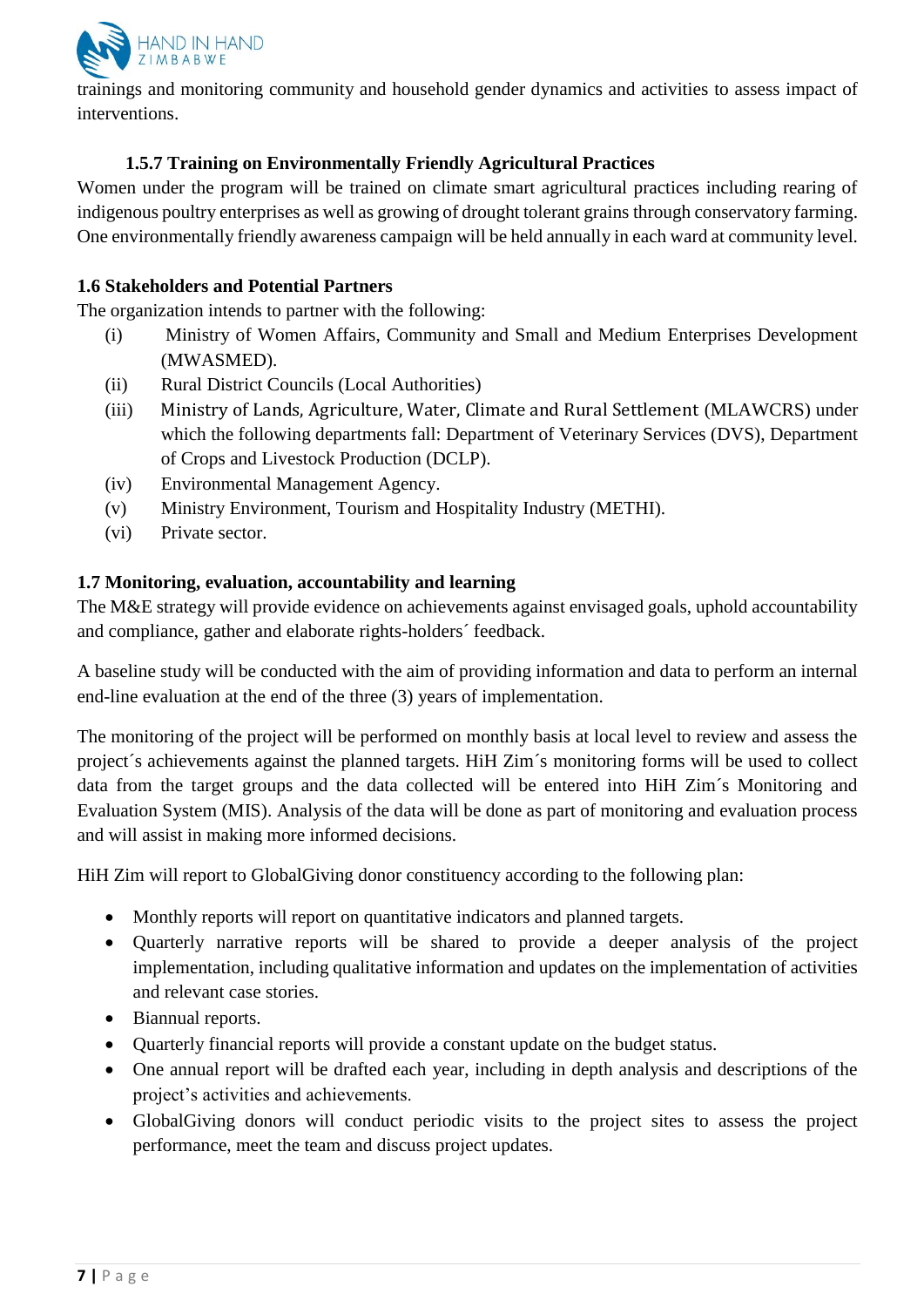

In order to efficiently and effectively act on findings emerging from project reports, field visits and daily monitoring of activities will be conducted. Lessons learned will be collected and acted upon.

#### **1.8 Sustainability**

# *(i) Knowledge and capacity sustainability*

HiH Zim prides in having a comprehensive and robust training programme that equips target individuals with requisite skills in leadership, SHG formation, strengthening and management, business development, management and planning and marketing. These are scheduled trainings that are systematically conducted in building capacities of SHGs and individuals. Past experience has shown that beneficiaries always continue with enterprise development intervention in the absence of support primarily because they will have acquired the requisite skills and knowledge that will enable them to continue implementing their various enterprises.

# *(ii) Partnerships in implementation of interventions*

HiH Zim values partnership with various and relevant government line ministries such as the Ministry of Women Affairs, Gender Community, Small and Medium Enterprises Development; Ministry of Youth Development and Empowerment and the Ministry of Lands, Agriculture, Water, Climate and Rural Settlement. These are permanent government institutions that are mandated to work with communities. The government's involvement continues beyond the implementation period of the programme thus, it enhances sustainability.

# *(iii) Sustainability at EDP concept level*

At local level, HiH Zim engages ward based Volunteer Enterprise Development Facilitators (EDFs) who are the pillars of the programme. The EDFs are responsible for mobilisation, training and monitoring of self-help group members. HiH Zim involves local authorities and traditional leader in implementing its projects for buy-in and sustainability.